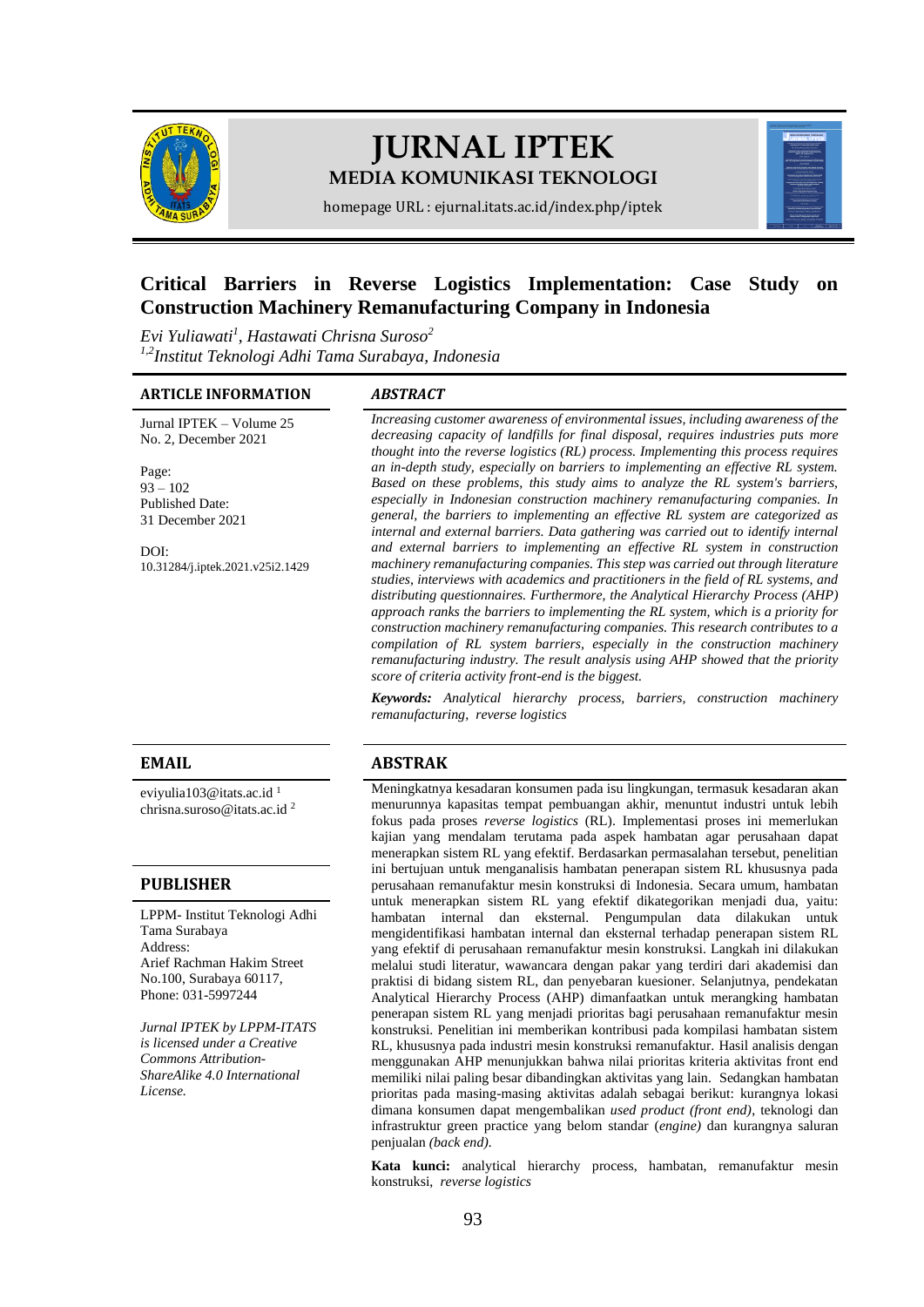#### **INTRODUCTION**

A waste, trash, and landfill problem in the metropolitan area with increasing population density encourage sustainable manufacturing. This concept is suitable for limited natural resource conditions. In the recent decade, issues related to reverse logistics (RL) and Closed-loop Supply Chain (CLSC) are increasing, accompanied by increasing consumer concern about the effect of environmental problems.

A manufacturing company with a forward supply chain based operation is often not responsible for its end of use product (end-of-use/EOU and end-of-life/EOL). The RL concept and CLSC appear as an answer to that problem. In the 90s, a researcher in the RL area found that this process benefits economics, social, and environmental aspects [1]. Economically, using and utilizing the used products in the production process can reduce the raw materials and total production costs. Meanwhile, corporate social responsibility (CSR) programs can see the social benefits. Moreover, the RL process also affects the environment, particularly in overcoming problems related to inadequate capacity for the final disposal and processing of particular waste. Some companies such as Xerox, IBM, and BMW successfully implement the RL process [2].

Nonetheless, the RL concept has major barriers before its implementation. RL system is a complicated process that needs detailed planning. Some barriers are lack of sufficient capable RL system, lack of attention from management, financial resources, and company policies. Those barriers influence the RL system individually and influence each other. Barriers identification influences the RL system able to help management implement this system. Analysis to determine the barrier priority can be an information resource for decision-makers to take the right action to solve a problem in implementing the RL system [3]. In this research, priority determination using the AHP approach. This method can know the decision-makers perception of who is the expert in the RL system.

The Indonesian Heavy Equipment Industry Association (HINABI) has around 45 members all over Indonesia. According to HINABI's data, in 2018, Indonesia succeeded in increasing heavy equipment production by as much as 42% compared to 2017. That growth affects the waste of heavy equipment, which is shown in 2019 construction sector has a market demand of as much as 35%. High investment in the heavy equipment industry increases the demand for the remanufactured product. Although, only around 10%-15% of HINABI members operate using the RL system.

The lack of a company that uses the RL system is influenced by its critical barriers. Government regulation such as specific constitution in the remanufacturing industry, logistics infrastructure, social condition, economic and environment, generates a big challenge for these industry players. Moreover, [4] illustrated that the RL system is a new concept in a developing country; however, it is different from the developed country where the RL system has the responsibility of industry players with clear regulations. Further research is still needed to identify the barriers to implementing the RL system in developing countries. As described above, this research aims to analyze critical barriers in implementing the RL system in the construction machinery remanufacturing industry in Indonesia.

#### **LITERATURE REVIEW**

American Reverse Logistics Executive Council describes RL as the planning process and controlling the flow of raw material from the consumer to the producer for value recovery or proper disposal [5]. In general, reverse logistics activity divide into three processes; return product management (front end), operational issues on the remanufacturing process (engine), and market development of a remanufacturing product (back end) [6]. Figure 1 shows each sub-process role.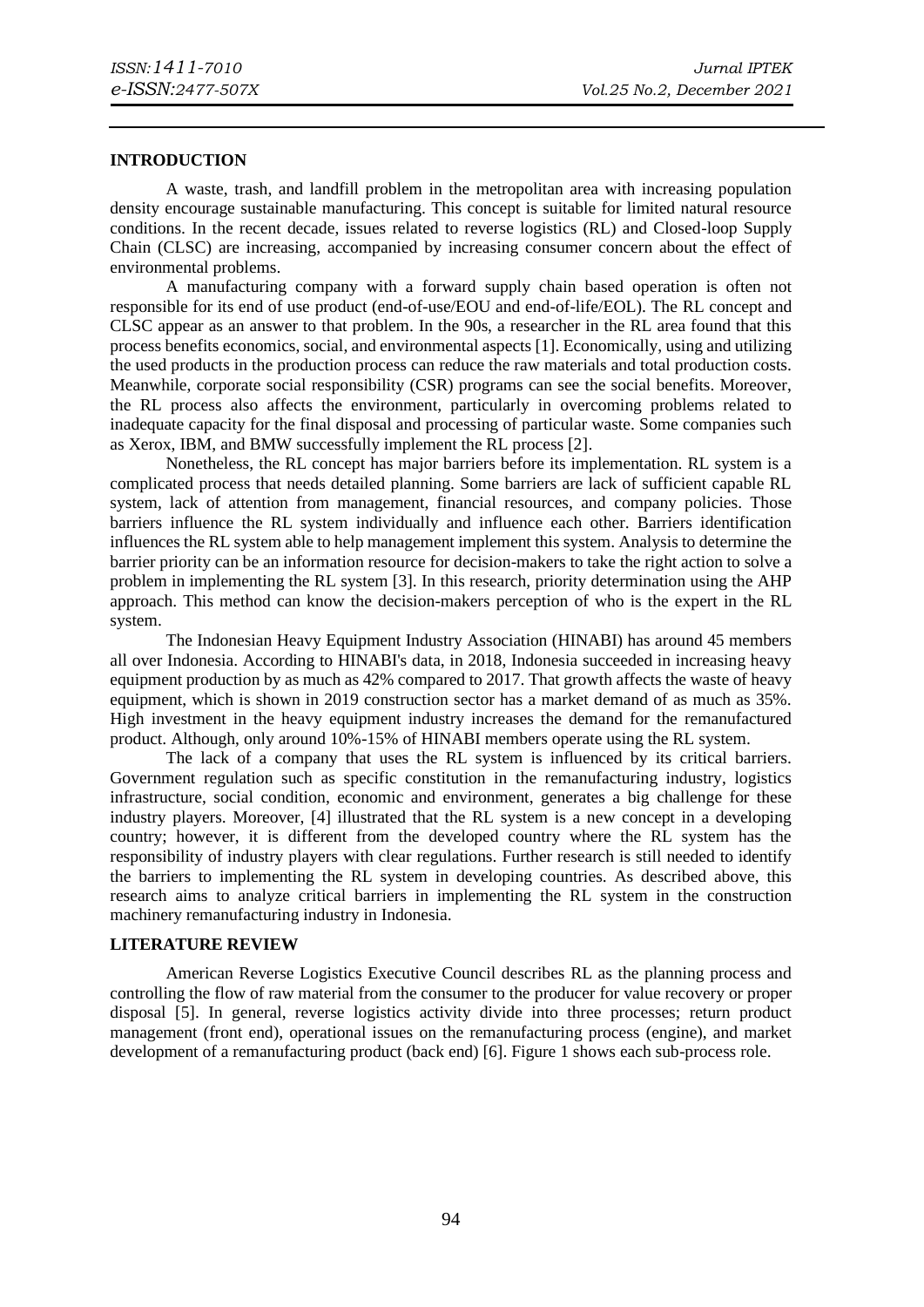

Figure 1. Reverse supply chain activities (source: [6])

Research related to RL by [7] is categorized into nine problem topics. Some of them are evaluation, survey, evaluation, conceptual framework, review, simulation, etc. RL's research topics of RL implemented on some industrial fields such as auto parts suppliers, vehicle manufacturer/remanufacturer and electronic&computer. Meanwhile, the RL field, which is mostly discussed, is related to remanufacturing, waste management, recycling, reuse, etc. The problem in decision making becomes a focused study in RL, which some of them are using the Analytical Hierarchy Process (AHP) as tools to achieve the aims in the research. AHP is one of the Multi-Criteria Decision Making (MCDM) methods that can create formulation and analyze decisions. Thomas Saaty introduced AHP in the 1970s. AHP method can detect a complex problem by using human perception as input so that this is reliable to process the quantitative and qualitative data [9].

Many papers used AHP to solve problems on macro-oriented or even managerial-subjective. Therefore, decision-making on supply chain management is the topic that AHP solves. The supply chain topic, which AHP has solved categorized into three: logistics and supply chain management, outsourcing dan managing stocks [10]. Problems related to logistics and supply chain management are supplier selection [7-8] and also another issue related to vendor selection [9-10]. Moreover, papers related to outsourcing, such as [15] which discussed decision making of outsourcing for an information system by using hybrid method between AHP and PROMETHEE, [16] discussed a problem of revenue management on the auctions internet by integrating the real options (RO) method, AHP, and Goal Programming (GP).

In the managing stock, fuzzy AHP was used by [17] to classify inventory on a small electrical appliances company. Therefore, [18] used integration pf fuzzy AHP and data envelopment analysis (FAHP-DEA) to efficiently control inventory items and define a proper regulation order by inventory classification ABC multi-criteria on the soft-drink biscuit production line. Moreover, [19] developed a hybrid method between AHP and K-means algorithm as a stage of decision making on the Multi-Criteria Inventory Classification (MCIC) problem.

# **METHODS**

This stage explains the steps needed to achieve the aims. Those are data collecting and data processing by using the AHP approach. Each step is illustrated below: **Data Collection**

The first step to do this research is data collection. The data collection is divided into two stages. The first stage is looking for information related to barriers facing construction machinery remanufacturing companies while implementing the RL system. The data was collected through literature review, survey, and interview. Barriers identification also considers two categories as internal barriers and external barriers [20]. Furthermore, the two categories of barriers are classified into three activity criteria according to the flow perspective process on the RL. Those are front-end, engine, and back-end [6]. The front-end aspect illustrated how company management gets the returned product from consumers. The engine aspect is how the company takes the recovery process for product return. Meanwhile, the back-end aspect is how the company understands market recovery products. Data are collected using a questionnaire. The questionnaires are formed in a pairwise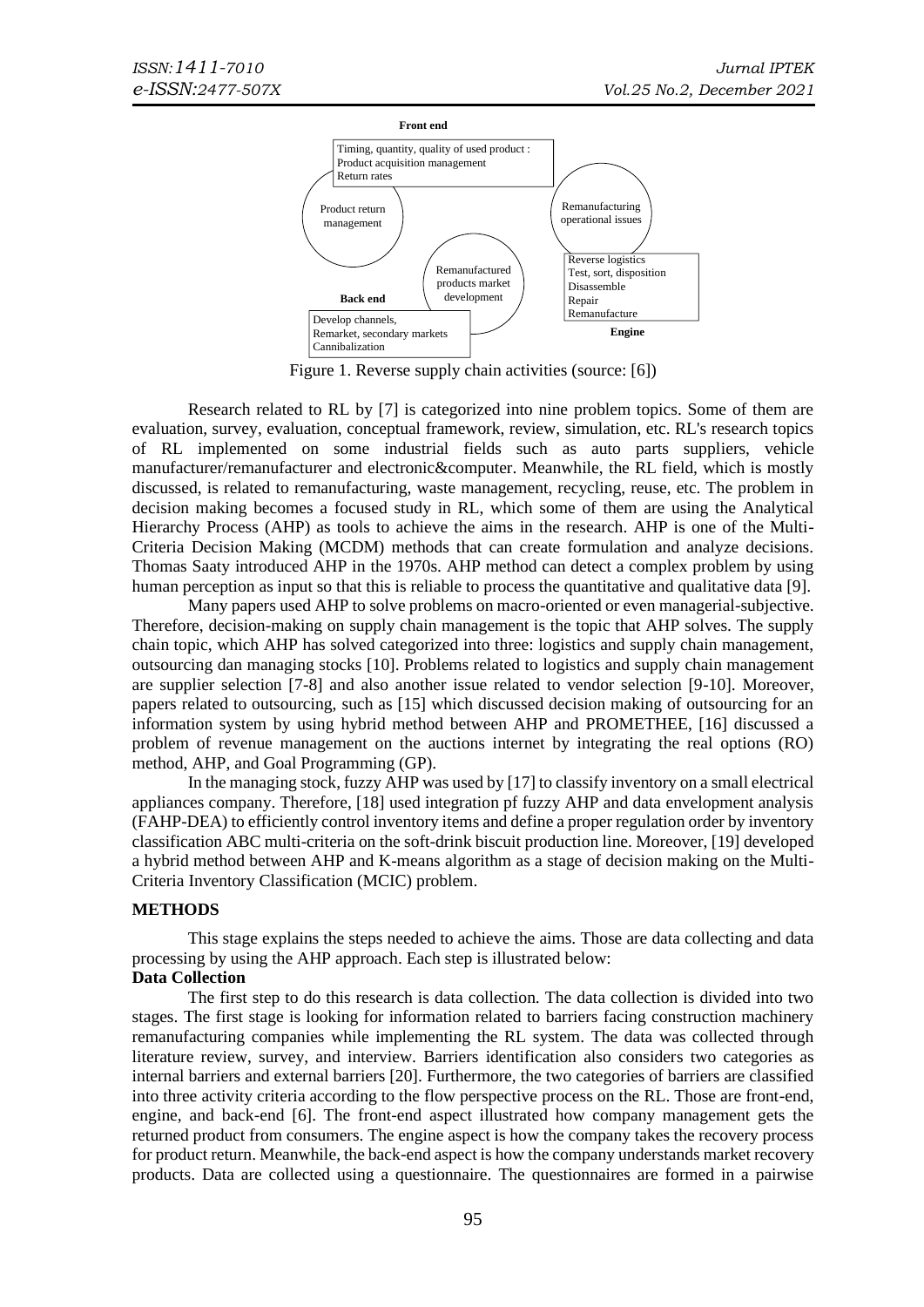comparison, which aims to get the information to process the data by using the AHP approach. The questionnaire is used to find out the barriers that significantly affect the implementation of the RL system in PT. ABC.

## **Data Processing using the AHP approach**

AHP is a mathematics-based procedure that expresses both quantitative and qualitative data in pairwise comparison. An advantage of this method is the use of hierarchy structure as a consequence of the criteria and sub-criteria that have been chosen. It can also calculate the validity and inconsistency tolerance limit from various criteria and alternative which decision maker chooses. Therefore, this model is comprehensive decision making.

## **Stages within the AHP method**

1. The Hierarchy Structure Arrangement

In this stage, a problem will be created in a hierarchy form. Hierarchy is an abstraction of the system that learns about interaction function among the elements and the affection in the system. Each level of the hierarchy shows the character of elements in each level. The intermediate level shows criteria and sub-criteria, the lowest level shows the alternative decision, and the highest level shows purpose focus. Hierarchy framing or decision structure aims to illustrate the element of the system or alternative decision that has been identified.

## 2. Priority Setting

The pairwise comparison on each criteria and its alternative compare each element with other elements on each hierarchy level in pairs. Therefore, a score of priority level will be provided in quantitative with rating score are below:

| <b>Intensity</b> | <b>Priority</b>                                                | <b>Explanation</b>                    |
|------------------|----------------------------------------------------------------|---------------------------------------|
| (Importance)     |                                                                |                                       |
|                  | Equal                                                          | Same importance                       |
| 3                | Moderate                                                       | Element moderately favored than other |
| 5                | <b>Strong</b>                                                  | Element strongly favored than other   |
| 7                | Very Strong                                                    | Element very strongly favored than    |
|                  |                                                                | other                                 |
| 9                | Extreme                                                        | Element extreme important than other  |
| 2, 4, 6, 8       | Intermediate value between the adjective judgement             |                                       |
| Vice Versa       | If activity I has one of the above numbers assigned to it when |                                       |
|                  | compared with activity j, then j has the reciprocal value when |                                       |
|                  | compared with i                                                |                                       |

These scores will be processed to define the priority level from each alternative or relative rank from all alternatives.

# 3. Consistency

AHP provides consideration to logical consistency from the evaluator. Consistency shows relation intensity among elements based on particular criteria. Inconsistency ratio is a mathematical calculation for each pairwise comparison, illustrating consistency deviation. Inconsistency ratio score must be lower than 0.10, which means that random consideration within the priority level rating for criteria or alternatives unlikely happens.

# **RESULT AND DISCUSSION**

This part describes the analysis of reverse logistics implementations barriers at construction machinery remanufacturing company research results and its managerial implication overview. In this research, the study case was done at PT. ABC, which is located in East Jakarta. This company is experienced in its remanufacturing field for heavy equipment components such as excavators, bulldozers, and dump trucks.

# **Internal and External Barrier Identification**

Based on the literature study, interviews, and surveys that have been done, we can identify 22 barriers, from both internal and external factors, that affect the RL implementation in PT. ABC. The internal barrier appears within the company; meanwhile, the external barrier comes from other parties, such as suppliers, distributors, third-party logistics (3PL), and consumers. A literature review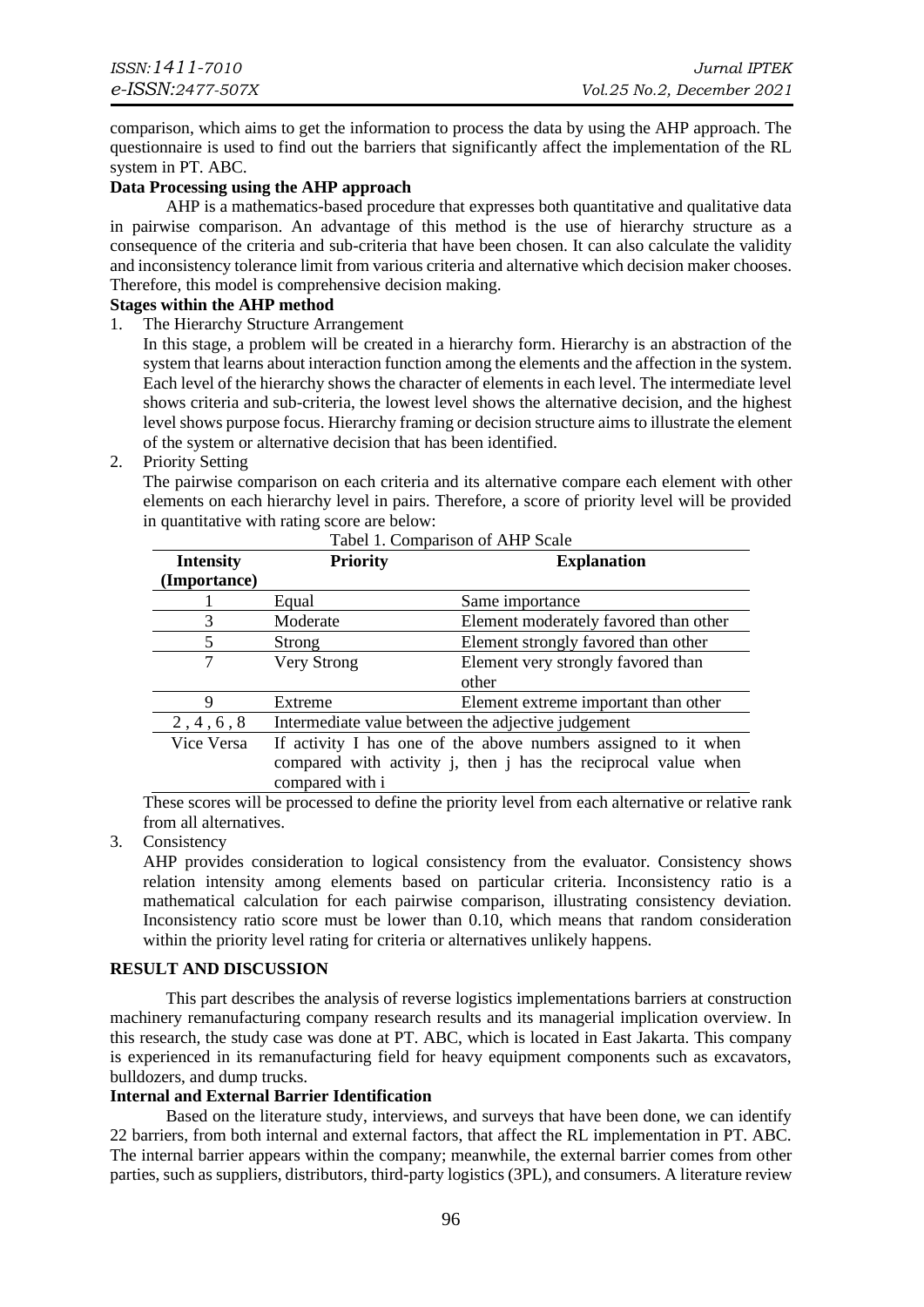was done using scientific data from reputable sources such as Springer, Elsevier, Emerald, Taylor, Francis, etc. In addition, interviews and surveys were done with the company's production unit staff as our respondents. The identified internal and external barriers are listed in Tables 2 and 3. Table 2. Internal Barrier on Implementation of RL System

|                | rabic 2. International membrementation of KE System        |                   |
|----------------|------------------------------------------------------------|-------------------|
| Code           | <b>Internal Barrier</b>                                    | <b>References</b> |
| B1             | Lack of collection point                                   | $[21]$            |
| B <sub>2</sub> | Technology and infrastructure has not standardized         | $[22]$            |
| B <sub>3</sub> | High operational cost are needed                           | $[23]$            |
| <b>B4</b>      | Lack of support from organization and management           | $[24]$            |
| B <sub>5</sub> | The high complexity of the recovery process                | $[3]$             |
| B <sub>6</sub> | Special expertise from the human resource is needed        | $[25]$            |
| B7             | Waste technology are needed                                | $[26]$            |
| B8             | No warranty                                                | $[27]$            |
| <b>B</b> 9     | Lack of consumer incentive                                 | $[28]$            |
| <b>B10</b>     | Low inventory control                                      | $[29]$            |
| <b>B11</b>     | Lack of sales channel                                      | [30]              |
| <b>B12</b>     | Lack of product knowledge                                  | $[31]$            |
| <b>B13</b>     | Lack of communication between the supplier of used product | [20]              |
|                | Table 3. External Barrier on Implementation of RL System   |                   |
| Code           | <b>External Barrier</b>                                    | <b>References</b> |
| <b>B</b> 14    | Inconsistency of return product                            | $[32]$            |
| <b>B</b> 15    | Legislative restriction                                    | $[33]$            |
| <b>B</b> 16    | Competition with the new product                           | $[20]$            |
| <b>B</b> 17    | Low consumer perception of the quality of recovery product | $[34]$            |
| <b>B18</b>     | Lack of environmental awareness from the consumer          | $\left[35\right]$ |
| <b>B</b> 19    | Inconsistency of recovery product demand                   | $[36]$            |
| <b>B20</b>     | Inconsistency of return product timing<br>$[37]$           |                   |
| <b>B21</b>     | Limitation of machine supplier for the recovery process    | Survey            |
| <b>B22</b>     | Inconsistency of return product quality                    | $[32]$            |

Moreover, the two barrier categories are classified into three activity criteria based on the perspective flow process on the RL: front-end, engine, and back-end [6]. Front-end activity illustrates management activity to get the returned product from the consumer. Engine activity is a recovery process to product return. Meanwhile, the back-end aspect is how the company understands the product recovery. Academics' opinions become a consideration in the categorization of those barriers. The recapitulation of the three activities criteria can be seen in table 4. There are eight barriers categorized as front-end activity, ten barriers categorized as engine activity, and four barriers categorized as back-end activity.

| Table 4. Barriers on Implementation of RL System in the Three Activities Criteria |  |
|-----------------------------------------------------------------------------------|--|
|-----------------------------------------------------------------------------------|--|

| <b>Activity</b> | Code                  | <b>Barriers</b>                                            |
|-----------------|-----------------------|------------------------------------------------------------|
| Front-end       | B <sub>1</sub>        | Lack of collection point                                   |
|                 | <b>B</b> 9            | Lack of consumer incentive                                 |
|                 | <b>B</b> 13           | Lack of communication between the supplier of used product |
|                 | <b>B</b> 14           | Inconsistency of return product                            |
|                 | <b>B</b> 15           | Legislative restriction                                    |
|                 | <b>B18</b>            | Lack of environmental awareness from the consumer          |
|                 | <b>B20</b>            | Inconsistency of <i>return product timing</i>              |
|                 | <b>B22</b>            | Inconsistency of return product quality                    |
| Engine          | <b>B2</b>             | Technology and infrastructure has not standardized         |
|                 | <b>B</b> <sub>3</sub> | High operational cost are needed                           |
|                 | B4                    | Lack of support from organization and management           |
|                 | B <sub>5</sub>        | The high complexity of the recovery process                |
|                 | B <sub>6</sub>        | Special expertise from the human resource is needed        |
|                 | B <sub>7</sub>        | Waste technology are needed                                |
|                 | <b>B8</b>             | No warranty                                                |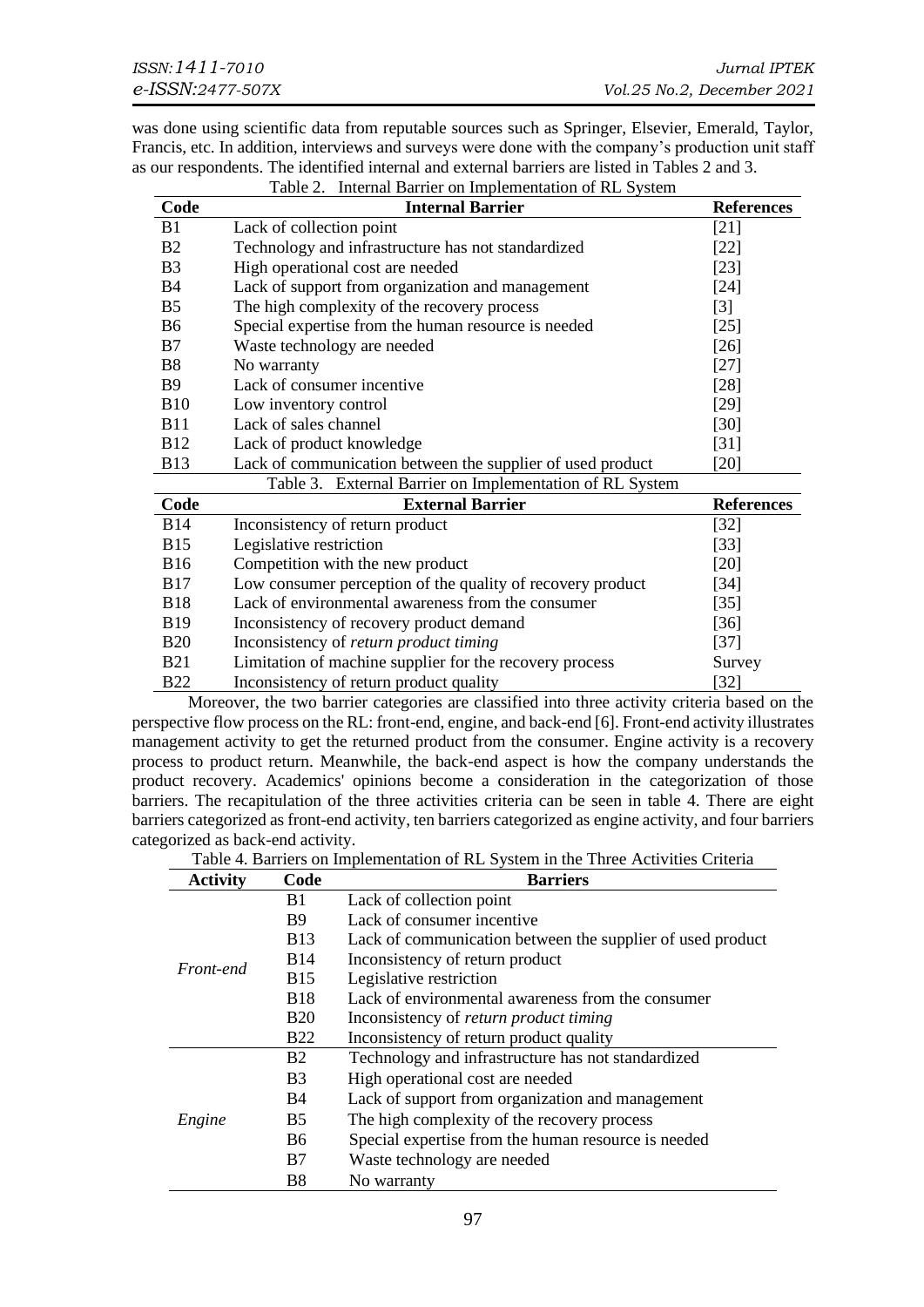| <b>Activity</b> | Code            | <b>Barriers</b>                                            |
|-----------------|-----------------|------------------------------------------------------------|
|                 | <b>B</b> 10     | Low inventory control                                      |
|                 | <b>B</b> 12     | Lack of product knowledge                                  |
|                 | <b>B21</b>      | Limitation of machine supplier for the recovery process    |
| Back-end        | <b>B</b> 11     | Lack of sales channel                                      |
|                 | B <sub>16</sub> | Competition with the new product                           |
|                 | <b>B</b> 17     | Low consumer perception of the quality of recovery product |
|                 | <b>B</b> 19     | Inconsistency of recovery product demand                   |

#### **The Hierarchy Structure of Priority Barrier Determination**

The identification result of three criteria activity for barriers in the implementation of the RL system above becomes the basis hierarchy structure arrangement. Graphically, the hierarchy structure of AHP which is proposed as the determining model for priority barriers can be seen below in Figure 2:



#### Figure 2. The Hierarchy for RL System Barriers Prioritization **Pairwise Comparison of Barriers on the Three Activity Criteria**

Based on the hierarchy model above, the first step is to look for each activity criteria on RL system priority: front-end, engine, and back-end. Therefore, to measure the pairwise comparison consistency that the PT practitioner has given. ABC as a system player of RL, the inconsistency ratio was used. The inconsistency score allowed in this research is no more than 10%. Calculation of interest level was done by Expert Choice software. Table 5-8 shows the pairwise comparison for each criteria and each barrier in the specific criteria. The grading of each element used rules as shown in Table 1.

## **Inconsistency ratio calculation**

Based on the pairwise comparison above, the inconsistency ratio is under 10% in all aspects. That score shows the pairwise comparison score which the facilitator gives is consistent. The inconsistency score which is found on each pairwise comparison are 0,05 ; 0,09; 0,09, and 0,06.

# **Determining of Barriers Priority on Three Activity Criteria**

After the inconsistency ratio is fulfilled, the measurement of interest level should be done. The calculation was done by expert choice software. The calculation result of the interest level for criteria activity can be seen in Figure 3. Meanwhile, each activity's interest level can be seen in Figure 4 for determining priority on the front-end activity, Figure 5 for determining barrier priority on the engine activity, and Figure 6 for determining barrier priority on the back-end activity.







Figure 5. Priority of Barriers on Engine Criteria Figure 6. Priority of Barriers on Back-end Criteria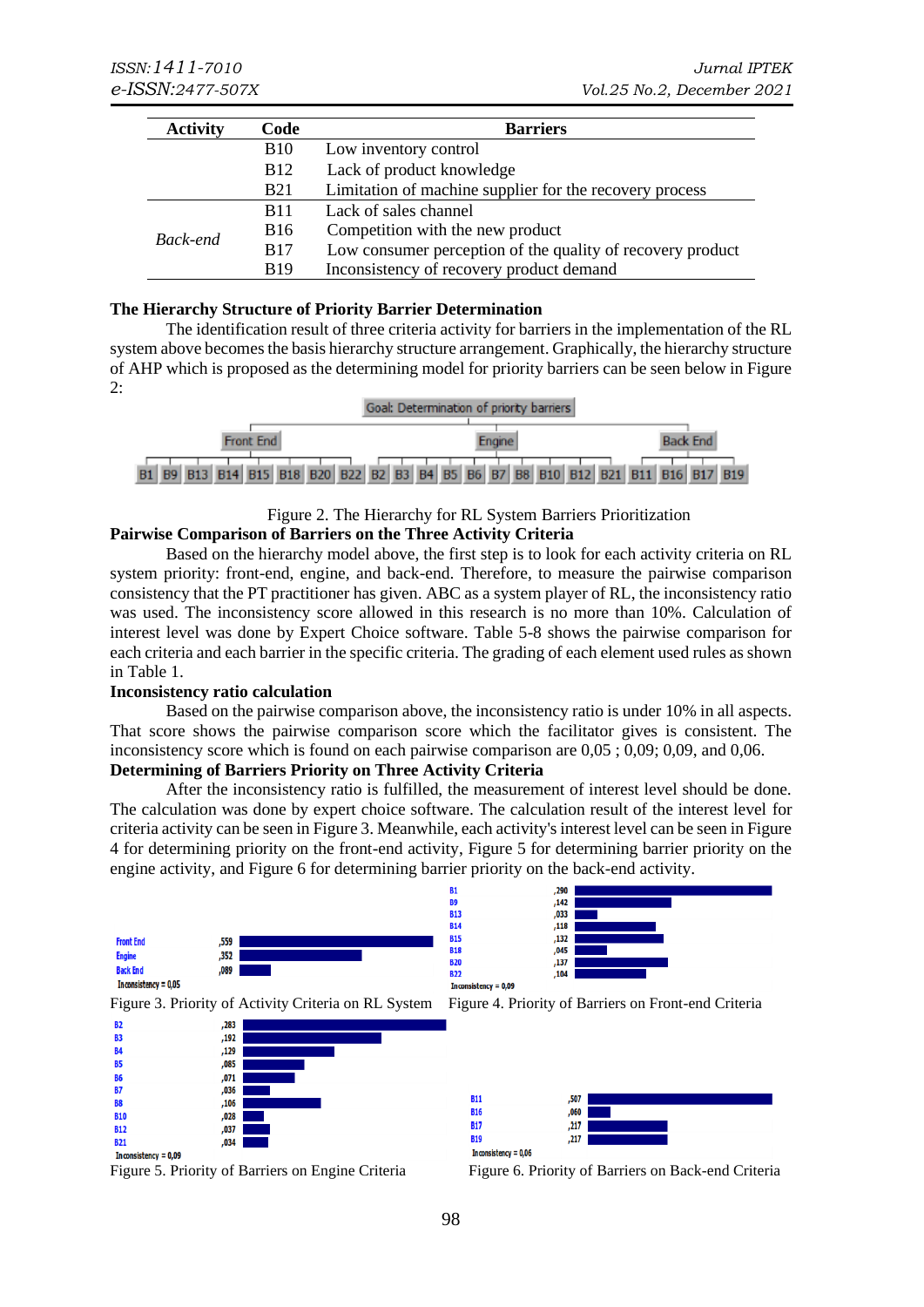The priority barrier on each activity criteria is: lack of collection point location (B1) on the frontend, technology and green practice infrastructure hasn't been standardized (B2) on the engine, and lack of seller line (B11) on the back-end.

#### **Managerial Implication**

Reverse logistics has been an interesting issue for the researcher in the last few decades due to the consumer and practitioner increasing concern, especially on the environmental problems which often happens. Management and stakeholders need support to eliminate the priority barriers to implementing the RL system. This study responds to the issues that correlated with barriers to implementing the RL system, especially in construction machinery remanufacturing companies.

In this research, 22 barriers are found, divided into an internal and external categories. In contrast, the internal barriers show the difficulty experienced by remanufacturing companies in implementing the RL system. Meanwhile, the external barrier is related to the stakeholders' problems. Therefore, by some consideration of academics, the barriers are categorized by the activity of the RL system. There were eight barriers in the front-end activity, 10 in the engine activity, and 4 in the back-end activity.

The analysis result using AHP from the pairwise comparison questionnaire obtained the activity front-end has the highest level of interest (score  $= 0.559$ ) related to the implementation of the RL system. The front-end shows the activity of a remanufacturing company to get the returned product is the critical barrier for the company. Two of the three barriers that have the highest level of interest in implementing the RL system came from this activity. They lack a collection point location where consumers return the used product (B1) and lack incentive for the consumer (B9). It is the same with [38] that on the RL system implementation, the election of the structural relationship between a remanufacturing company and customer defines the success of front-end activity performance, so a proper strategy is needed to guarantee sustainability RL system operational.

Meanwhile, the rest of the engine activity, the technology and green practice infrastructure haven't been standardized (B2). The three barriers are identified as internal barriers. Therefore, the handling should be easier because it is the company's responsibility, which is fully authorized in the sustainability of the implementation. However, coordination and collaboration among stakeholders are still needed due to each part's involvement in the implementation of the RL system.

In the construction machinery remanufacturing industry, the company needs green practicebased technology and infrastructure to recover major and minor heavy equipment components. A reverse logistics process is initiated when the consumer returns the used product to the collection point. Determinating the collection point location is a strategic decision. The different company strategies will affect the determination of collection point location. A company with an efficient strategy will locate the collection point near the workshop, where some tools or infrastructure for component recovery is placed. Otherwise, a company by responsive strategy will put the collection point nearby of heavy equipment user this ease consumer in return of the used product with big and heavy size. Management commitment is needed to solve the collection point location problem so that consumer awareness to return the used product is accommodated. The collection point location problem relates to the company need for raw materials in the RL process to be maintained.

#### **CONCLUSION**

According to the result, some conclusions can be settled. Implementation of the RL system in the construction machinery remanufacturing industry needs coordination from internal and external parties. The identification process of barriers in implementing the RL system, especially on the construction machinery remanufacturing company, is quite complex. This result outlines the hierarchy structure as benchmarking result from experts, which ease the decision-maker to eliminate the priority barriers. A Literature review was done to expose all barriers to implementing the RL system in the construction machinery remanufacturing industry.

The recapitulation result generates 22 barriers that should eliminate to implement the RL system effectively. Eight barriers are on front-end activity criteria, ten are on engine activity criteria, and four are on back-end activity criteria. In the early implementation stage, it is impossible to eliminate all the barriers at once. Therefore, the decision-maker should identify the main barriers that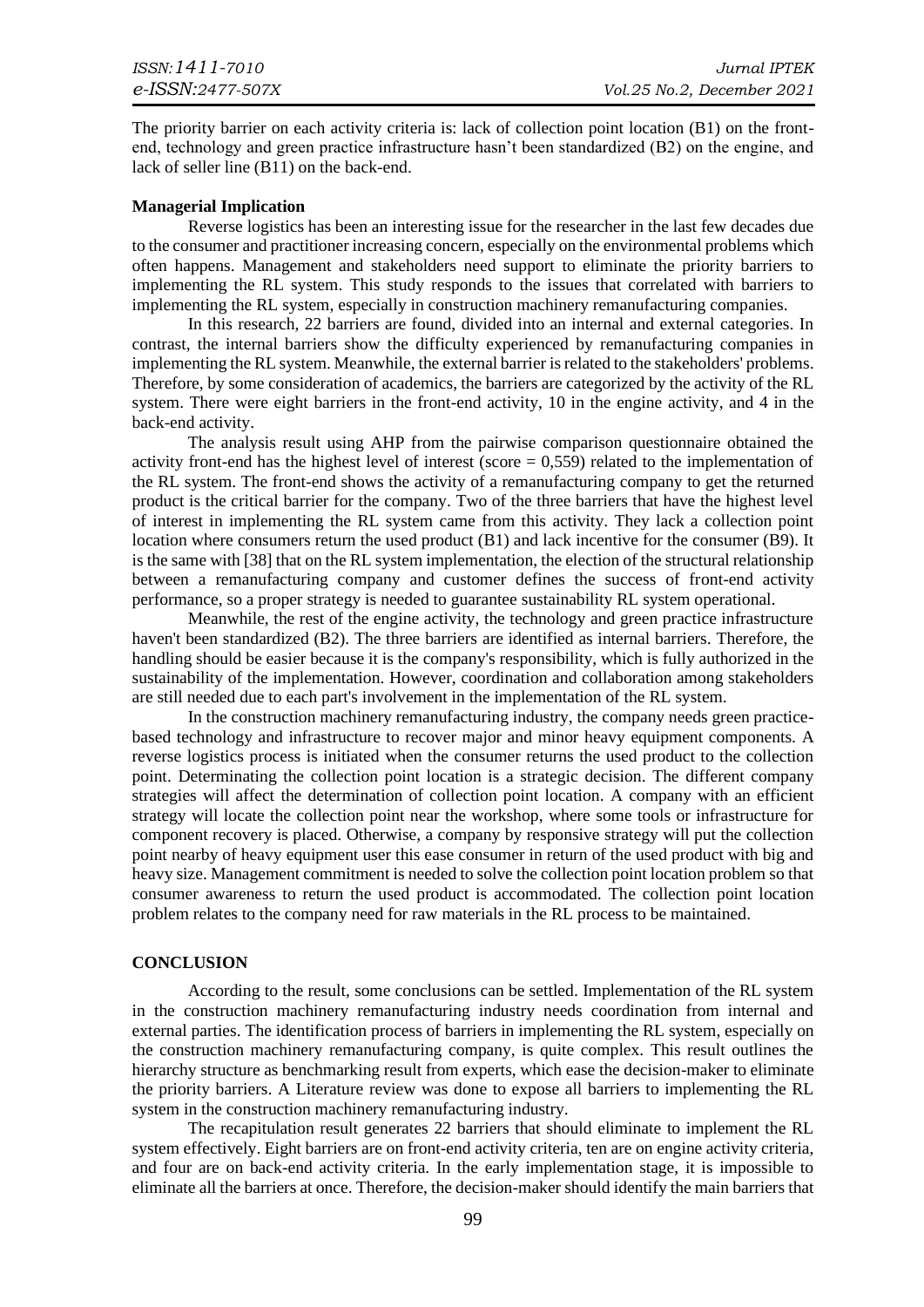should eliminate, considering their effect on the implementation of the RL system. AHP approach aims to rank 22 barriers according to the expert's assessment in PT. ABC. The result of the research shows three main priority of barriers in each activity are: lack of location where consumers can return the used product (front-end), technology and green practice infrastructure that has not been standardized (engine), and lack of incentives that consumer gets (front-end).

Similar to other research, this research has some limitations. The involvement of barriers category on implementation of RL system are expandable to other aspects, so that hopefully able to identify a phenomenon that hasn't been identified in this research. Moreover, the following study can be directed into analysis related to an alternative solution for management to resolve the identified barriers.

In this research, the AHP approach's barriers analysis generates a structural model that involves quantitative and qualitative attributes. However, the mathematical model developed hasn't been statistically proven. The researcher can expand further research opportunities by implementing the Structural Equation Modelling (SEM) approach to examine the model validity. Furthermore, the following research should also implement the Interpretive Structural Modelling (ISM), which could expand the showing the structural relations within the barriers of RL system implementation.

# **REFERENCES**

- [1] M. Matsumoto and W. Ijomah, "Handbook of Sustainable Engineering," *Handb. Sustain. Eng.*, pp. 1149–1173, 2013.
- [2] R. Ayres, G. Ferrer, and T. Van Leynseele, "Eco-efficiency, asset recovery and remanufacturing," *Eur. Manag. J.*, vol. 15, no. 5, pp. 557–574, 1997.
- [3] S. K. Sharma, B. N. Panda, S. S. Mahapatra, and S. Sahu, "Analysis of Barriers for Reverse Logistics: An Indian Perspective," *Int. J. Model. Optim.*, vol. 1, no. 2, pp. 101–106, 2011.
- [4] T. Zhang, J. Chu, X. Wang, X. Liu, and P. Cui, "Development pattern and enhancing system of automotive components remanufacturing industry in China," *Resour. Conserv. Recycl.*, vol. 55, no. 6, pp. 613–622, 2011.
- [5] D. and Rogers and R. Tibben-Lembke, *Going Backwards : Reverse Logistics Trends and Practices*. 1998.
- [6] V. D. R. Guide and L. N. Van Wassenhove, "The Evolution of Closed-Loop Supply Chain Research," *Oper. Res.*, vol. 57, no. 1, pp. 10–18, 2009.
- [7] K. Govindan and H. Soleimani, "A review of reverse logistics and closed-loop supply chains: a Journal of Cleaner Production focus," *J. Clean. Prod.*, 2017.
- [8] J. Heydari, K. Govindan, and A. Jafari, "Reverse and closed-loop supply chain coordination by considering government role," *Transp. Res. Part D Transp. Environ.*, 2017.
- [9] T. L. Saaty, *Fundamentals of Decision Making and Priority Theory With The Analytic Hierarchy Process*. Pittsburgh, PA: RWS Publications, 2000.
- [10] N. Subramanian and R. Ramanathan, "A review of applications of Analytic Hierarchy Process in operations management," *Int. J. Prod. Econ.*, vol. 138, no. 2, pp. 215–241, 2012.
- [11] T. J. Kull and S. Talluri, "A supply risk reduction model using integrated multicriteria decision making," *IEEE Trans. Eng. Manag.*, vol. 55, no. 3, pp. 409–419, 2008.
- [12] A. Zouggari and L. Benyoucef, "Simulation based fuzzy TOPSIS approach for group multicriteria supplier selection problem," *Eng. Appl. Artif. Intell.*, vol. 25, no. 3, pp. 507–519, 2012.
- [13] S. Koul and R. Verma, "Dynamic vendor selection based on fuzzy AHP," *J. Manuf. Technol. Manag.*, vol. 22, no. 8, pp. 963–971, 2011.
- [14] A. N. Haq and G. Kannan, "Fuzzy analytical hierarchy process for evaluating and selecting a vendor in a supply chain model," *Int. J. Adv. Manuf. Technol.*, vol. 29, no. 7–8, pp. 826–835, 2006.
- [15] J. J. Wang and D. L. Yang, "Using a hybrid multi-criteria decision aid method for information systems outsourcing," *Comput. Oper. Res.*, vol. 34, no. 12, pp. 3691–3700, 2007.
- [16] W. H. Tsai and S. J. Hung, "Dynamic pricing and revenue management process in Internet retailing under uncertainty: An integrated real options approach," *Omega*, vol. 37, no. 2, pp. 471–481, 2009.
- [17] O. Cakir and M. S. Canbolat, "A web-based decision support system for multi-criteria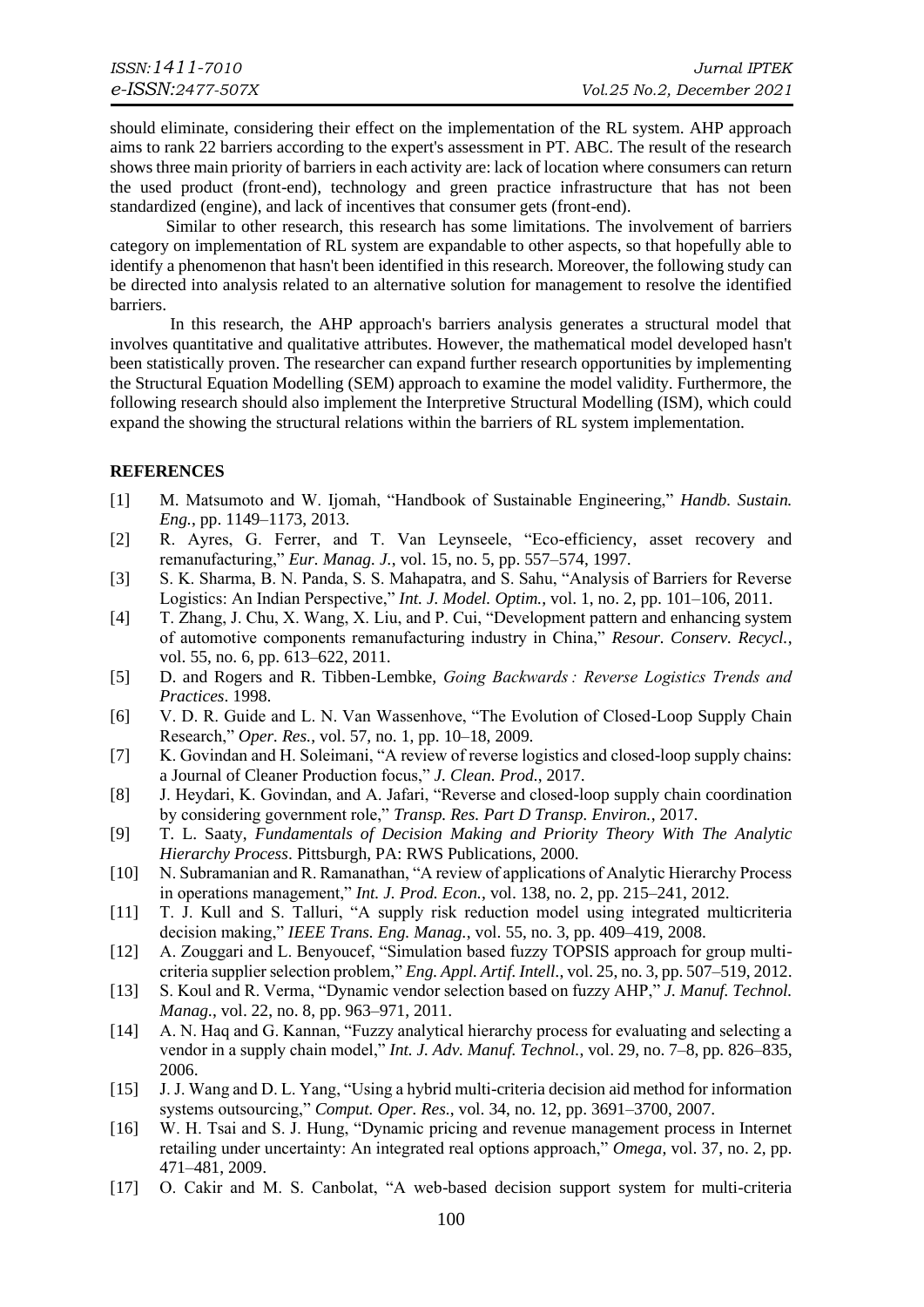inventory classification using fuzzy AHP methodology," *Expert Syst. Appl.*, vol. 35, no. 3, pp. 1367–1378, 2008.

- [18] A. Hadi-Vencheh and A. Mohamadghasemi, "A fuzzy AHP-DEA approach for multiple criteria ABC inventory classification," *Expert Syst. Appl.*, vol. 38, no. 4, pp. 3346–3352, 2011.
- [19] F. Lolli, A. Ishizaka, and R. Gamberini, "New AHP-based approaches for multi-criteria inventory classification," *Int. J. Prod. Econ.*, vol. 156, pp. 62–74, 2014.
- [20] P. González-Torre, M. Álvarez, J. Sarkis, and B. Adenso-Díaz, "Barriers to the implementation of environmentally oriented reverse logistics: evidence from the automotive industry sector," *Br. J. Manag.*, vol. 21, no. 4, pp. 889–904, 2010.
- [21] S. K. Srivastava, "Value recovery network design for product returns," *Int. J. Phys. Distrib. Logist. Manag.*, vol. 38, no. 4, pp. 311–331, 2008.
- [22] S. Luthra, V. Kumar, S. Kumar, and A. Haleem, "Barriers to implement green supply chain management in automobile industry using interpretive structural modeling technique-an Indian perspective," *J. Ind. Eng. Manag.*, vol. 4, no. 2, pp. 231–257, 2011.
- [23] S. Luthra, D. Garg, and A. Haleem, "An analysis of interactions among critical success factors to implement green supply chain management towards sustainability: An Indian perspective," *Resour. Policy*, 2015.
- [24] C. Walsh and P. Thornley, "Barriers to improving energy efficiency within the process industries with a focus on low grade heat utilisation," *J. Clean. Prod.*, vol. 23, no. 1, pp. 138– 146, 2012.
- [25] G. C. Wooi and S. Zailani, "Green Supply Chain Initiatives: Investigation on the Barriers in the Context of SMEs in Malaysia," *Int. Bus. Manag.*, vol. 4, no. 1, pp. 20–27, 2010.
- [26] M. D. Abdulrahman, A. Gunasekaran, and N. Subramanian, "Critical barriers in implementing reverse logistics in the Chinese manufacturing sectors," *Int. J. Prod. Econ.*, vol. 147, no. PART B, pp. 460–471, 2014.
- [27] C.-H. Wu, "Price and service competition between new and remanufactured products in a two-echelon supply chain," *Int. J. Prod. Econ.*, vol. 140, no. 1, pp. 496–507, Nov. 2012.
- [28] S. Statham, "Remanufacturing Towards a More Sustainable Future," *Electron. Enabled Prod. Knowledge-trans. Netw.*, pp. 1–24, 2006.
- [29] S. Barker and A. King, "Organizing reuse: managing the process of design for remanufacture (DFR)," *Proc. POMS 18th Annu. Conf.*, no. 007, 2007.
- [30] N. Choudhary and N. K. Singh, "Remanufacturing in India: Approaches, Potentials & Technical challenges," *Int. J. Ind. Eng. Technol.*, vol. 3, no. 3, pp. 223–227, 2011.
- [31] R. Subramoniam, D. Huisingh, and R. Babu, "Remanufacturing for the automotive aftermarket-strategic factors : literature review and future research needs," *J. Clean. Prod.*, vol. 17, no. 13, pp. 1163–1174, 2009.
- [32] M. R. Galbreth and J. D. Blackburn, "Optimal acquisition quantities in remanufacturing with condition uncertainty," *Prod. Oper. Manag.*, vol. 19, no. 1, pp. 61–69, 2010.
- [33] S. Liu, D. Kasturiratne, and J. Moizer, "A hub-and-spoke model for multi-dimensional integration of green marketing and sustainable supply chain management," *Ind. Mark. Manag.*, vol. 41, no. 4, pp. 581–588, 2012.
- [34] M. S. Bhatia and R. K. Srivastava, "Resources , Conservation & Recycling Analysis of external barriers to remanufacturing using grey-DEMATEL approach: An Indian perspective," *Resour. Conserv. Recycl.*, vol. 136, no. February, pp. 79–87, 2018.
- [35] J. Zhao, "Whither the car? China's automobile industry and cleaner vehicle technologies," *Dev. Change*, vol. 37, no. 1, pp. 121–144, 2006.
- [36] K. Govindan, M. Kaliyan, and D. Kannan, "Barriers analysis for green supply chain management implementation in Indian industries using analytic hierarchy process," *Intern. J. Prod. Econ.*, vol. 147, pp. 555–568, 2014.
- [37] S. Mondal and K. Mukherjee, "An empirical investigation on the feasibility of remanufacturing activities in the Indian economy," *Int. J. Bus. Environ.*, vol. 1, no. 1, pp. 70– 88, 2006.
- [38] E. Yuliawati, P. Pratikto, S. Sugiono, and O. Novareza, "A Review of Structural